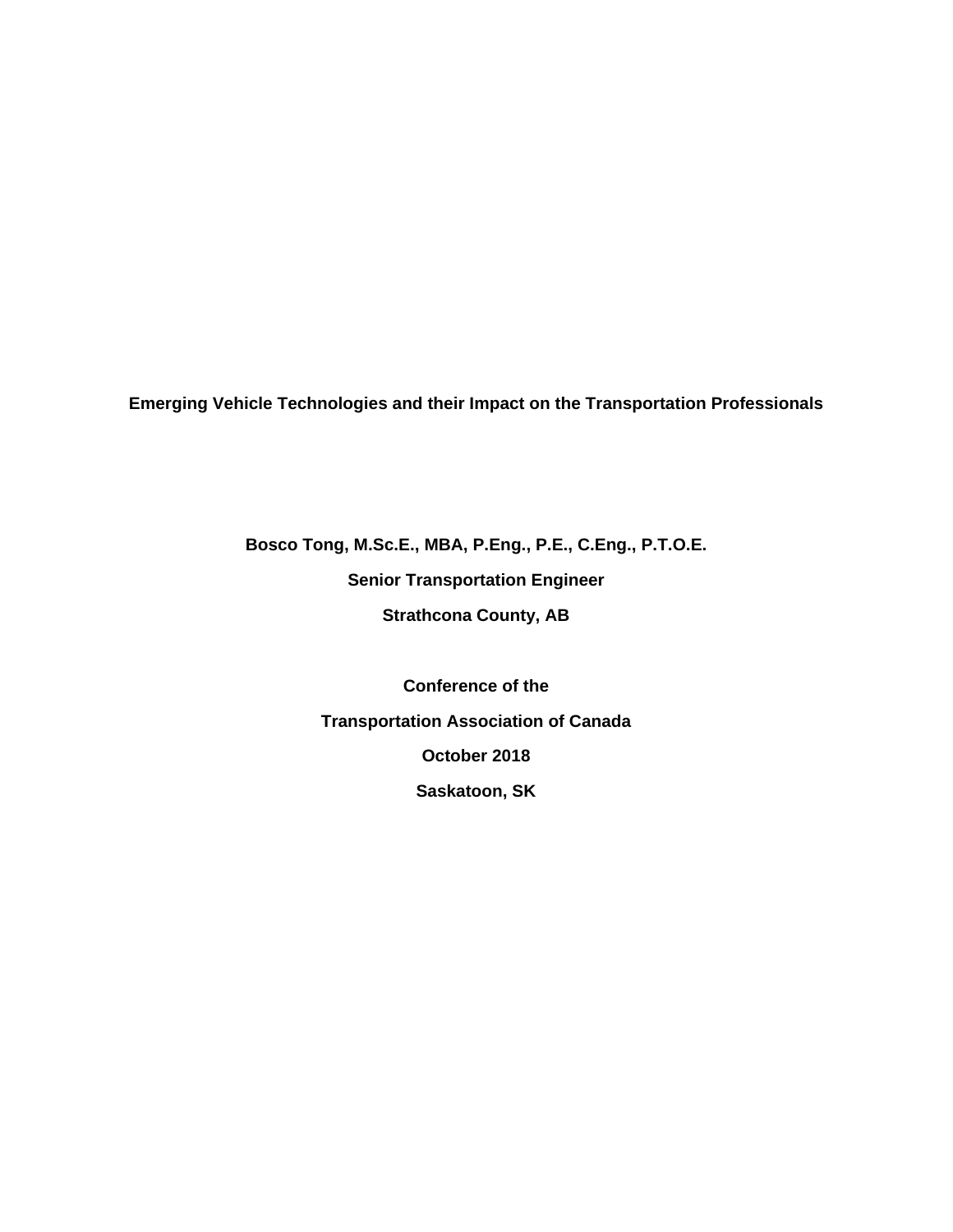#### **Abstract**

Whether transportation engineers love it or are skeptical about it, emerging vehicle technologies have led an evolution converting traditional gasoline driven vehicles to connected vehicles, electrical cars, and autonomous vehicles.

Connected vehicles are already here in certain forms and reportedly by some to be fully functional by 2023. Today we communicate with other drivers around us and are connected to the world via the internet. The car manufacturer Volvo has announced that all their cars will be made electric in two years. In the progress of autonomous vehicles we are at level two or three out of the five levels of development as defined by the National Highway Traffic Safety Administration, with some optimists boasting that full automation can be achieved as early as 2025.

Irrespective, the question is not if but when transportation engineers will come face-to-face with such reality. The implications are profound. It will mean that transportation engineers need to equip themselves with new skills to avoid becoming obsolete. Universities will have to conduct researches in this area and to reassess their transportation curriculum to see if they are still relevant and sufficient. Professional organizations such as the Transportation Association of Canada (TAC) and the Institute of Transportation Engineers (ITE) may have to re-adjust their programs and change its agenda to suit the needs of the industry and their members. Government bodies and highway authorities must re-position themselves if they are to continue to function effectively. These agencies will be faced with the dilemma of how to balance the retrofitting of existing infrastructure with the construction of new facilities to allow the new breed of vehicles to operate smoothly.

Historically the study of transportation is a multi-disciplinary science but this emerging trend will bring it to a new and higher level. Future transportation engineers will be expected to have at least a working knowledge in areas such as information technology, communication science, computer algorithm, human factor safety engineering, public engagement, business and legal environments, and social media management. The knowledge which we have accrued in the past at universities such as geometric design, traffic flow theory, transportation planning, travel demand modeling, etc., may no longer be sufficient. Standards organizations will have to work on setting up protocol architectures that are interchangeable, interoperable and expandable.

This paper explores the many issues facing the transportation engineers and the industry and discusses how best they should position themselves for the future. It sets the stage for further research. Commercial sectors including automobile manufacturers (hardware) and IT companies (software) are already on board. The time for transportation professionals to jump onto the bandwagon is now; and arguably not a moment too soon.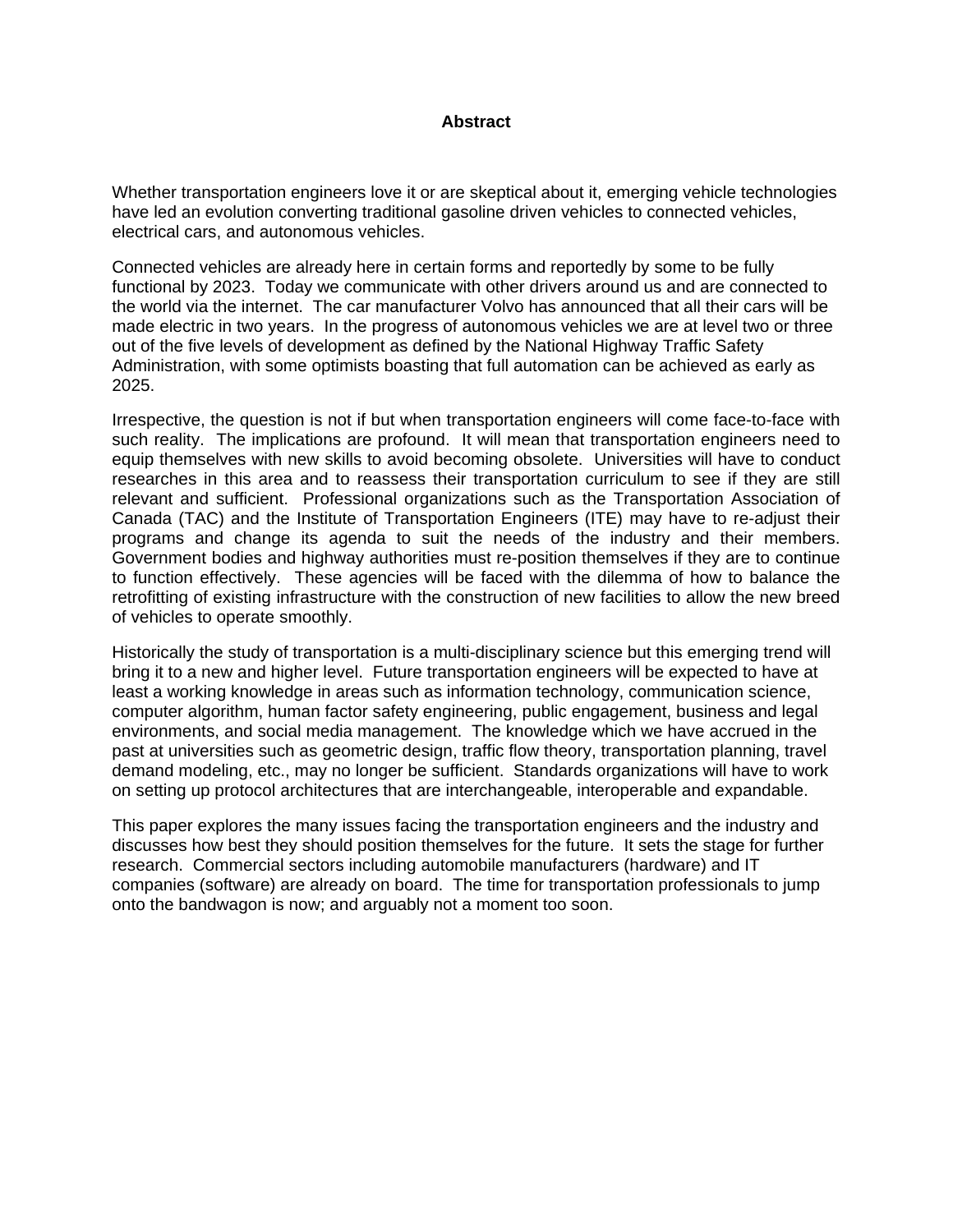## **1.0 Introduction and Background**

With the rapid growth of internet technology (IT); the easy and reliable access to communicative devices and techniques, and the readily availability of big and real time data; emerging technologies in surface transportation including automated vehicles have proliferated in recent years. Today electric vehicles, connected vehicles, and autonomous vehicles are hot topics much talked about by transportation professionals, and vast amounts of research funding have been injected into the industry and at universities for their development. Admittedly the new class of modern vehicles comes with substantial benefits such as increased convenience and safety, reduced congestion, lesser fuel consumption and pollution emission, enhanced efficiency in operation, and greater mobility for everyone. However they also raise a number of concerns in terms of privacy, cybersecurity, potential job losses, urban sprawl, expanded infrastructure requirements, consumer awareness, public education, and government readiness.

The change of driving habits and the future of the automated and other advanced vehicles is a disruptive technology; and whether we are ready or not, the transportation industry is approaching the end of an era for the traditional, individually-owned human-driven automobile, to make way for a revolutionary change to driverless vehicles. Advocates and optimists predict that autonomous vehicles may be here in significant scale as early as 2025. Others who are more skeptical argue that it will probably not be until the 2040s or 2050s, or even further beyond, before autonomous vehicles will become widely affordable and acceptable.

Transportation professionals, government bodies, professional institutes, interest groups and stakeholders have an important role to play in the development and deployment of these emerging technologies. They can help support the new concept's development and testing, establish performance standards that must be met to allow them to legally and safely operate on public roads, and create compatible roadway infrastructures to accommodate their operation. The planning, design and operation of infrastructures such as roadways, parking and public transit facilities will take on a new perspective and dimension. University curriculum and teaching must be changed to cover a wider spectrum of topics to educate their students and preparing them to respond to the needs for a different future.

While the industry claims that the "hardware component" (cars) and the "software component" (control systems) are largely ready today, other softer areas involving driver acceptance, consumer awareness, cost/benefit ratio, insurance, legal, and a host of other societal issues need to be addressed before a full scale implementation of the new technology can become fully implementable.

This paper explores the many issues facing the transportation industry. Engineers, government bodies and highway authorities, as well as professional associations need to position themselves properly for the future. Business and stakeholders must be prepared for the shift in paradigm. The paper sets the stage for further research and exploration. While many companies of the commercial sectors including automobile manufacturers (hardware) and IT companies (software) are already on board, others are less ready and prepared to face the challenge. The time for the "non-believers" to jump onto the bandwagon is now; and arguably not a moment too soon.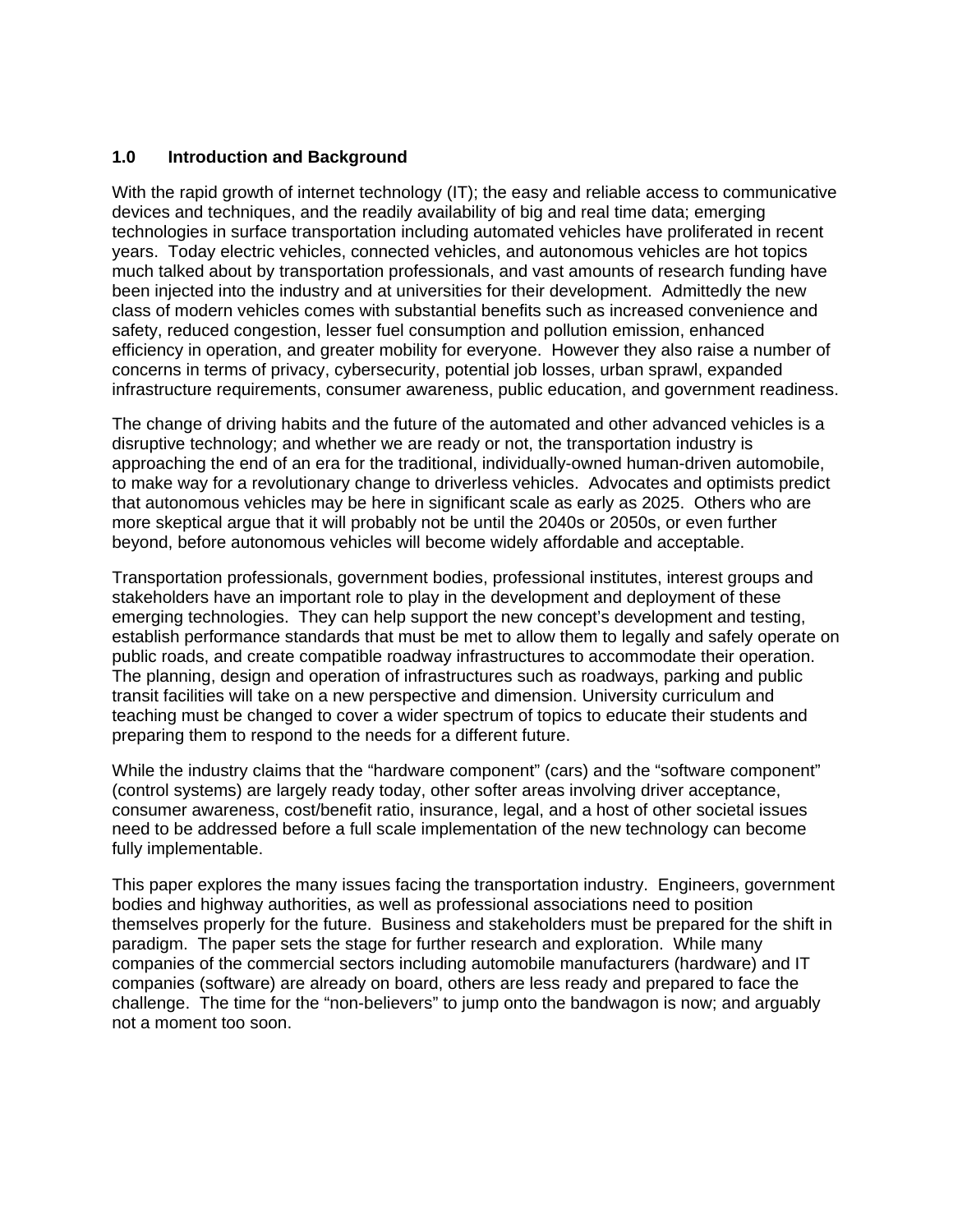# **2.0 Emerging Technologies in Surface Transportation**

Autonomous vehicles (AV), connected vehicles (CV), and electric vehicles (EV) are much talked about in the transportation industry these days. Collectively they are sometimes referred to as the "ACE" vehicles. Other emerging technologies in surface transportation that are in existence but probably have less widespread application include personal rapid transits (PRT), gondolas in urban area (aerial transit), hyperloops, and magnovate trains. Although strictly speaking not considered a surface transportation equipment, passenger drones taking various forms and under different blend names (e.g. Volocopter, EHang, Uber Elevate, etc.), have also been included in recent and similar discussions on the subject.

The impact of these emerging technologies in the transportation industry is not only significant, but its effects are also highly disruptive, similar to some of the latest technologies created at the turn of the century. Examples of these technologies which have proven to rock the world and change the way we live are the internet communications (Skype, WhatApp, Viper, WeChat), emails (replacing snail mail), digital cameras (replacing film cameras), smartphones (iPhones and androids), online travel websites (Expedia, Priceline), internet shopping (Amazon, Ali Baba), Entertainment (Netflix), peer to peer transportation (Uber, Lyft, Green Tomato), digital music (Spotify, Pandora, Apple Music), and market-on-close (Uacity, edX, Coursera, Khan Academy)

It may be useful to define some of the emerging transportation devices here.

Autonomous (also called self-driving, driverless, or robotic) vehicles are vehicles that rely on sensors and computer analytics to sense their environments and perform varying degrees of the driving task. As defined by the National Highway Traffic Safety Administration **[Reference 1],** there are five (or six if we include level zero) levels of driving automation, ranging from level zero (no automation, where a human driver controls all aspects of the driving task), to level one (driver assistance, where an advanced driver assistance system helps a human driver with either steering or braking but not both at the same time), to level two (partial driver automation, where both steering and braking is possible at the same time through automation), to level three (conditional driving automation, where an automated driving system performs all aspects of driving under specific circumstances), to level four (high driving automation, where the automation system can perform all driving tasks and monitor the environment in specific circumstances without the driver paying attention), to finally level five (full driving automation, where the human occupants are merely passengers and are never involved in driving).

Connected vehicles (CV) are vehicles that are connected to the internet to offer drivers convenience and information services, CV can be V2V (vehicle-to-vehicle) or V2I (vehicle-tointernet) through a wireless technology called dedicated short-range communications (DSRC) that allows rapid communications (up to 10 times per second) between elements of a connected vehicle network within a range of about 300 to 500 metres; or with a 5.9 GHz band assigned for ITS applications.

PRTs are currently deployed in London at the City's Heathrow Airport, and in Abu Dhabi. Metrocable and Medelin are successful gondola systems operating in Columbia. The city of Banff in Alberta Canada is considering the potential of a similar gondola network to boost its tourist industry. Hyperloop is the vision floated by the CEO of Tesla, Elon Musk, of a vast tunnel system with a suggested route from Los Angeles to San Francisco. Magnovate is Alberta's version of the Maglev train which is capable to reaching up to a speed of 500 km/h **[Reference 2].**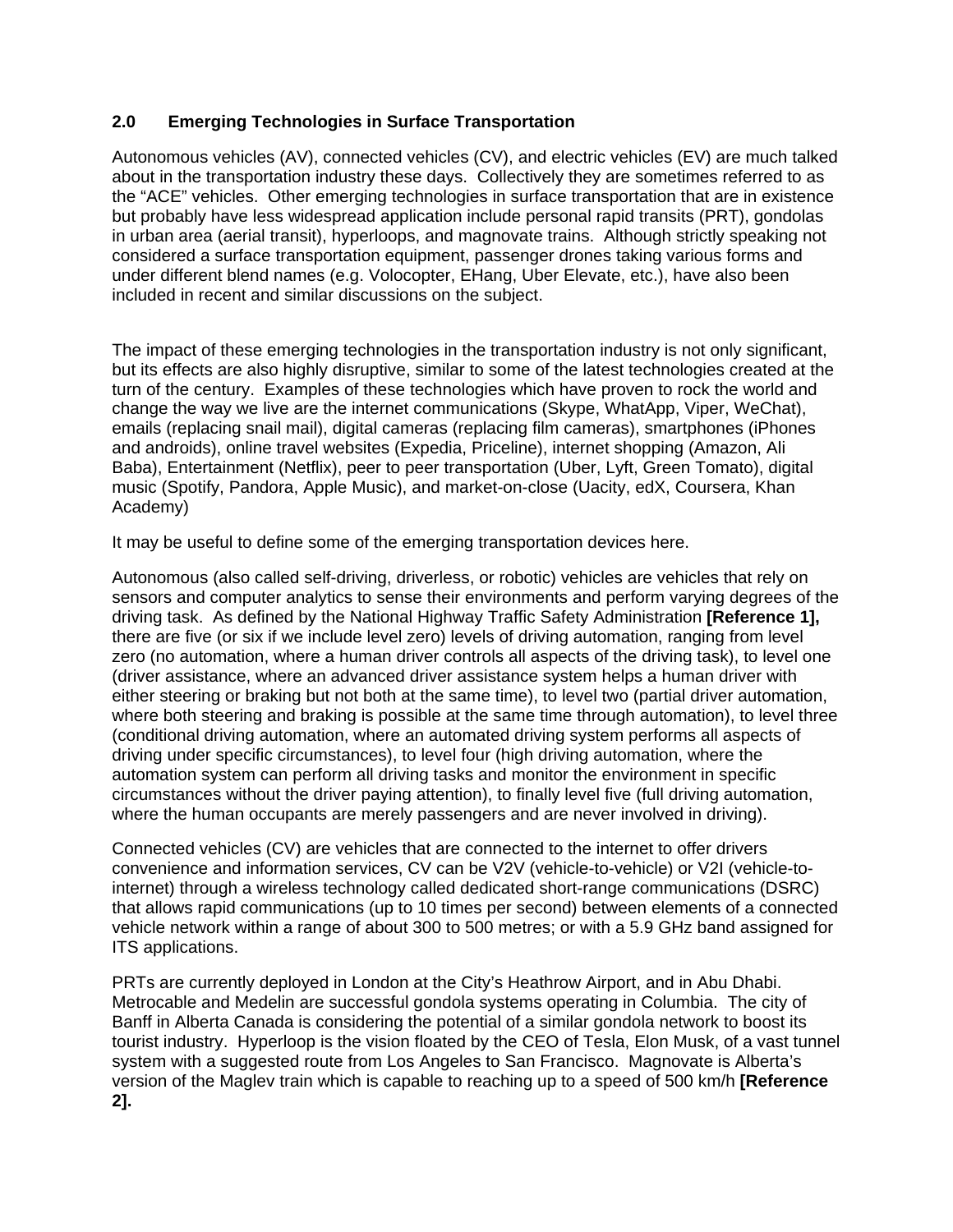## **3.0 Major Players in the Industry**

Much is at stake with this imminent change in technology. For those companies which are prepared, business opportunities abound. For those who are unwary and may be caught unawares, there will be job losses. Government agencies need to be positioned to adopt to the change. Universities will have to consider revising their transportation engineering curriculum to better ready their students for future challenges. Professional associations need to re-adjust their outlook to stay current with their members. The following, though by no means exhaustive, are some well-known names and organizations in both the public and private sector currently taking an active role in the research and development in this area.

Automobile Manufacturers: Tesla, Daimler (Mercedes), Toyota, Honda, VW, Kia/Daewoo, Volvo

Telecommunication: Verizon, AT&T, T-Mobile

Manufactures: Processing (Toshiba, Texas Instrument), Sensors (Hitachi, Bosch, Delphi), Connectivity (QNX, Denso), Mapping (Harman, Mapscape), Algorithms (dSpace, Vector), Security/Safety (Wind, NXP, KPIT)

Software: Google, Pandora

Universities: U of British Columbia, U of Alberta, U of Calgary, U of Toronto, U of Texas, U of Washington, Nanyang Technological University, Beihang University

Government Organizations: ITS Canada, Transport Canada, US Department of Transportation, FHWA, Federal Transit Administration

Transportation Consultants: IBI, Delcan (now part of Parsons Company),HNTB, Parsons Brinckerhoff (now part of WSP)

Industry Associations: AAA, TAC, ITE, C-TEP

### **4.0 Roles of Government and Other Roadway Authorities**

For autonomous and connected vehicles to function properly, appropriate roadway infrastructure needs to be existent to support this new technology. Automobile makers, material and parts manufacturers, product suppliers, as well as software companies in general; and the levels of government in particular, must work closely together to help to create the smart roads of the future.

For starters, an ITS (Intelligent Transportation System) architecture and standard must be in place to ensure that all related products planned, designed and built are compatible with each other, and which are interchangeable, interoperable, and expandable. On ITS architecture in Canada and the United States, standards were already installed since 1999 and in 1993 respectively, with the latest version of National ITS Architecture in Canada being version 2.0 in 2008, and the National ITS Architecture version 7.1 in April 2015 in the US. It will be noted that within this realm, the US ITS Strategic Plan 2015 – 2019 listed as its top two priorities connected vehicles and automation.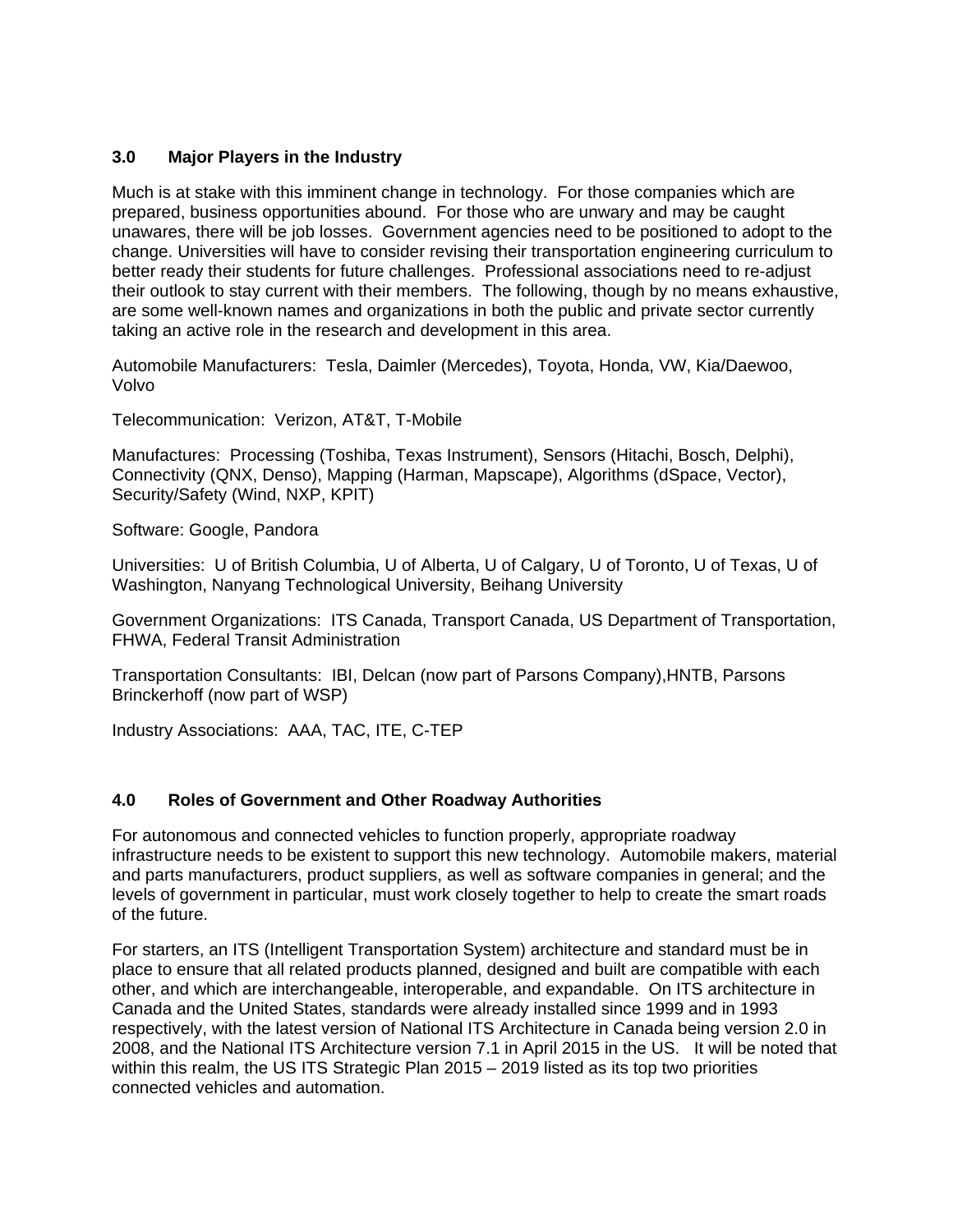With overall government participation, review of the literature shows that there is in general a lack of urgency paid to the attention of the matter. In the United States, only a mere six (6) percent of the largest cities has initiated some kind of timeline to address the topic, and which has included in their future transportation plans some form of technical and legal languages related to, or addressing the possible impact of, driverless technology on mobility and other issues.

In many ways, some has compared the changes needed by government to support autonomous vehicles as similar to, and no less dramatic than; in magnitude, scale, and concept; to the changes that took place when horses and buggies were replaced by automobiles in New York City in the early  $20<sup>th</sup>$  century.

Government bodies must therefore adopt, without delay, i.e. if they have not already done so, a holistic approach that includes an allocation of sufficient funding to help to augment those changes needed to prep themselves to the new technology.

For the Federal government in Canada, there are reports that they have already started investing in the research and development in this area through existing programs. More specific efforts however are needed and the following measures have been recommended for immediate action to promote connected and autonomous vehicles **[Reference 3]**:

- Create a policy unit to coordinate federal efforts and implement a national strategy
- Engage with provincial and territorial governments to develop a model provincial policy
- Strengthen its autonomous vehicle work with the US
- Develop vehicle safety guidelines for design parameters
- Develop cybersecurity guidance and establish a real-time crisis connect network
- Table legislation to enforce industry compliance with personal information protection

Canadian provinces and territories have been working on AV and CV issues for a while now, but to date, Ontario is the only province that has introduced AV regulations. The government of Alberta is one of the many partners including the City of Edmonton, involved through the University of Alberta in a pilot research program for the testing of AVs within the province's highways.

To be successful in integrating their effort with the private sector, local governments operating municipal roadways, must address the following critical issues **[Reference 4]:** 

- Determine what types of future roads are most suitable for autonomous, connected or electric vehicles which are different from today's conventional streets
- Explore limitations and constraints such as fog, snow or other extreme inclement weather conditions
- Determine the extent of existing roadways that will require retrofitting (e.g. re-striping, resignage, or placement of sensors and video cameras)
- Investigate into installing RFID (radio frequency identification) tags with sensors in road structures to measure real-time data about significant traffic parameters throughout the designed lifespan that could communicate with autonomous vehicles directly
- Determine the challenges and issues that roadway authorities may have to face in a mixed stream road of autonomous vehicles and vehicles under driver operation
- Examine safety for all types of vehicles, drivers/passengers, and other road users such as pedestrians and cyclists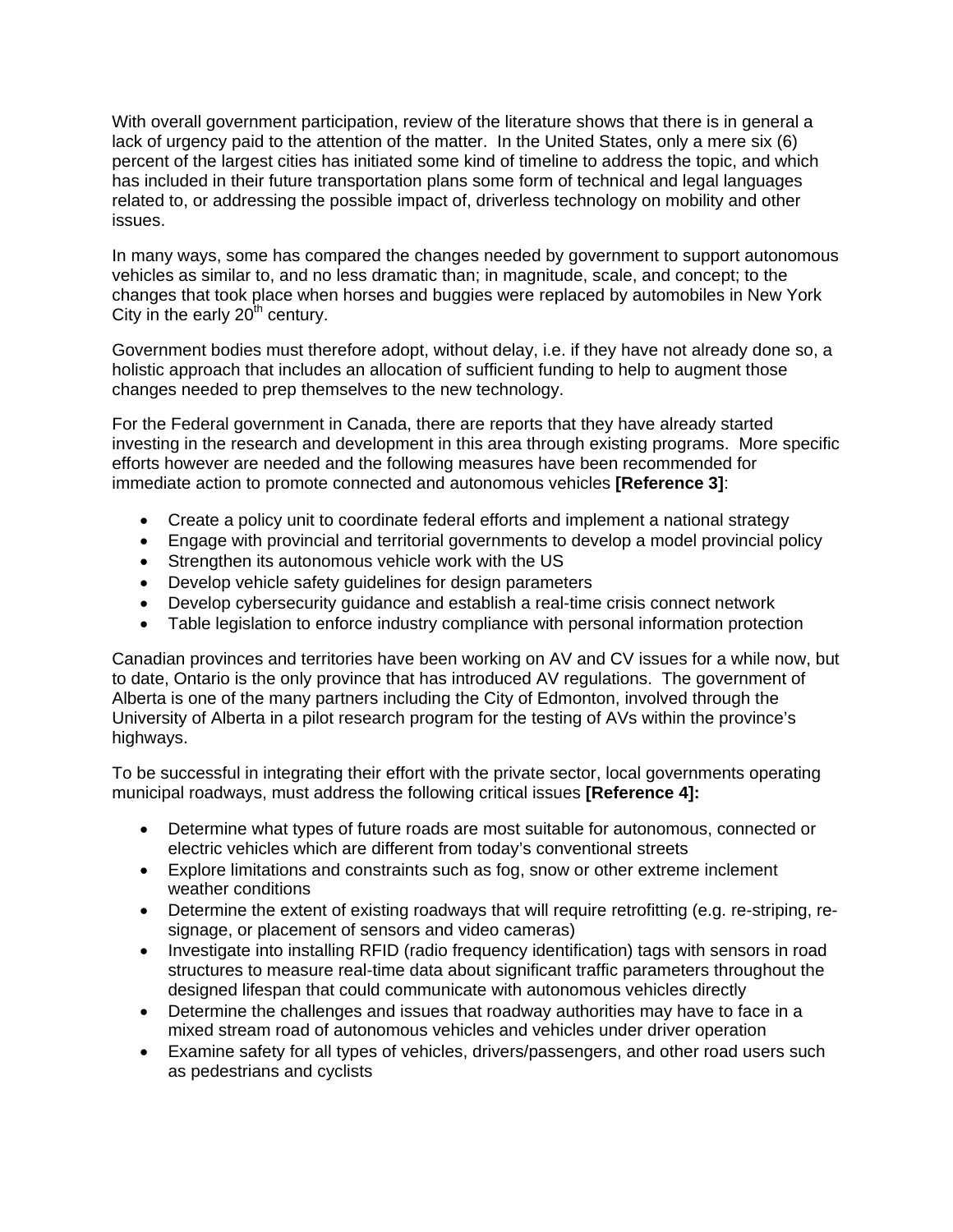Consult legal advisors and insurance providers, and enact by-laws to allow the smooth operation of a partial autonomous vehicle and conventional vehicle environment

In addition, for local government and highway authorities, efforts to be considered include the updating of infrastructure to ensure safety and reliability in the future, the installation of surveillance equipment as part of the communicative system, the design and the re-design of streets to allow autonomous and connected vehicles to work, with enhanced road signs and pavement markings, temporary traffic control devices, vehicle identification systems, toll and parking fee collection, and back-up solutions in case one component of the system such as GPS (global positioning system), fails. Redundancies need to be built in to ensure safety as the number one priority in the new technology.

If these emerging technologies are to take off sooner than later, the need for change is imminent and pressing, and is now. Despite that the private sector with its vast vested commercial interest, progress in the area cannot be brought about by them alone. Goldman Sachs has projected the market for advanced driver assistance systems and autonomous vehicles would grow from about \$3 billion in 2015, to \$96 billion in 2025, and \$290 billion in 2035 **[Reference 5**]. To match this huge projected growth government must assume a corresponding and appropriate financial role to ensure that safety and reliability standards are reached in their highway infrastructure; and that widespread acceptability by the public will be achieved.

### **5.0 Education**

Education is not limited to the mere education of the general public, informing and prepping them of the imminent arrival of this new technology and of the ensuing phenomenon. Education also means teaching both our young transportation students, as well as practicing professionals in the industry, and those who are taking courses in universities at the undergraduate and graduate level, by equipping them with the skillsets necessary to properly handle problems facing them in their future career.

Public acceptance of autonomous vehicles is currently still very low. Society in general is conservative when it comes to the acceptance of any new technology. Commercial viability and affordability is another key factor. Recent surveys estimated that only one out of every four drivers/passengers interviewed will readily embrace the concept and to ride worry-free in a driverless car. The resistance to newly introduced technology can be demonstrated by the historic public acceptance of innovations. The automatic transmission cars were first developed in the 1930, but it was not until 1980s when they became reliable and affordable (a period of about 50 years). Likewise airbags were first introduced in 1973 but were only mandated by US regulations in 1998 (a period of about 25 years). Vehicle navigation systems became available as an expensive accessory in the mid-1980s but are only a commonplace feature today (a period of 30+ years). Hybrid vehicles became commercially available in 1997 but only represented about 3.3% of total vehicle sales today (a period of 25+ years) [Reference 4].

On university education the traditional courses in traffic and transportation engineering that we are so familiar with in the past are no longer deemed sufficient. Traditional transportation engineering courses such as transportation management, structural engineering, urban and transportation planning, system engineering, highway engineering design, geometrics, current transportation issues, transportation engineering, logistics and international transportation, marketing and transportation, mechanical engineering for transportation, and supply chain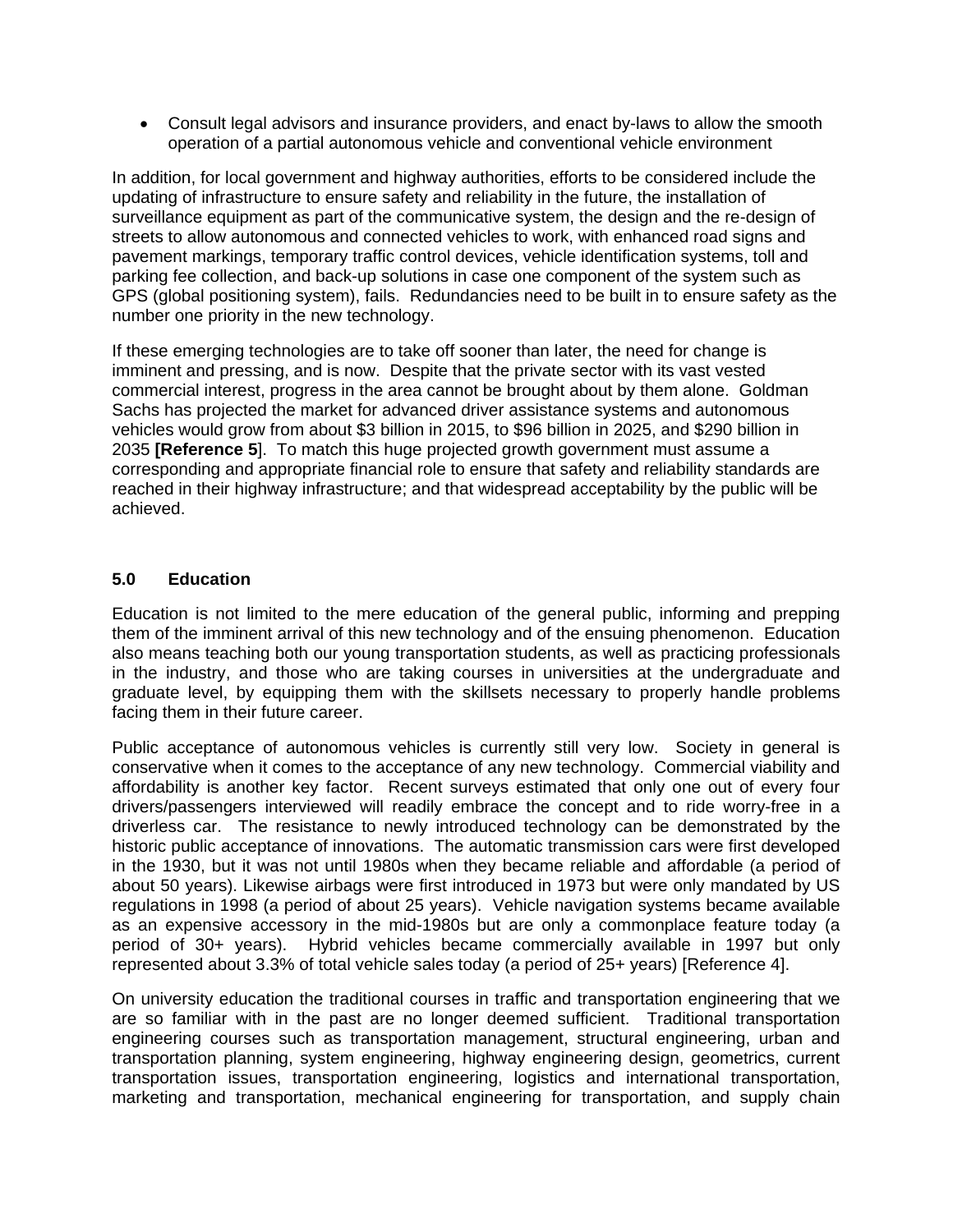management; while all relevant and are still mostly necessary, need to be supplemented with additional new courses to recognize the present emerging and disruptive technology.

Statistics, and the correct and proper way of handling big data, remain as a very relevant and important topic for transportation professionals. Statistics dealing with real time information have changed the analyst's mindset from a static point of view to the more current stochastic analysis using neural networks and mathematical models. Sensors, detectors, cameras, videos, satellites, and cell phones are able to transmit data to traffic control centers via the internet which will help the assimilation and the analysis of traffic data; and subsequently sending decisions back to driverless vehicles that are not manned, through built-in communication devices. The traditional travel demand forecasting method adopting the use of the well-known 4-step process (trip generation, distribution, assignment, and modal split) used for the last one hundred years may no longer be able to forecast accurately the future growth of vehicular traffic and the subsequent planning of infrastructures. Computer science and numerical analysis will become an integral part of the curriculum in the learning process. Increasingly too, transportation engineering has become a highly interdisciplinary subject that embraces many areas including the social sciences, psychology, human factor engineering, electrical engineering, law and regulations, computer sciences and programming, communication technology, public outreach, financial management and capital raising, robotics and control theory, remote sensing, and many others,

Experimental courses in autonomous vehicles have already been taking place at some universities in America. The Harvey Mudd College in California has started a hands-on interdisciplinary freshmen course in autonomous vehicles which was reported to be highly successful **[Reference 7]**. Out east, the University of Michigan in Ann Arbor has developed a ground-breaking course on connected and automated vehicles (CAV) which deals with the latest concept of CAV, safety standards, and key challenges facing the industry.

The seven top universities in the world pushing the boundaries of autonomous vehicles and their driving include Carnegie Mellon's robotic laboratory in Pittsburg, Pennsylvania; Stanford University's on-going research at Palo Alto, California; Oxford University in England in its robotic driving plan; the expertise of Tsinghua University in Beijing, China, joint venturing with the Japanese car manufacturer Nissan in the combination of automated driving and electric powertrains; the University of Michigan in Ann Arbor, Michigan; Seoul National University in Incheon, South Korea with an autonomous car dubbed "SNUver" equipped with 64 LIDAR (Light Detection and Ranging) sensors; and Massachusetts Institute of Technology in Boston, Massachusetts in the use of block-chain technology for self-driving cars – an approach to enable secure data exchange in vehicles **[Reference 8]**.

Numerous seminars and workshops are also being offered by professional associations such as C-TEP (Centre for Transportation Engineering and Planning in Alberta), ITE (Institute of Transportation Engineers), TAC (Transportation Association of Canada), and others; but these courses are less structured in format, and are considered as professional development training only. Some kind of agreement and consensus needs to be reached amongst the higher learning institutions as to what constitutes as an acceptable curriculum which will cover the fundamentals of the various components of the topics that collectively will define the science of this emerging technology.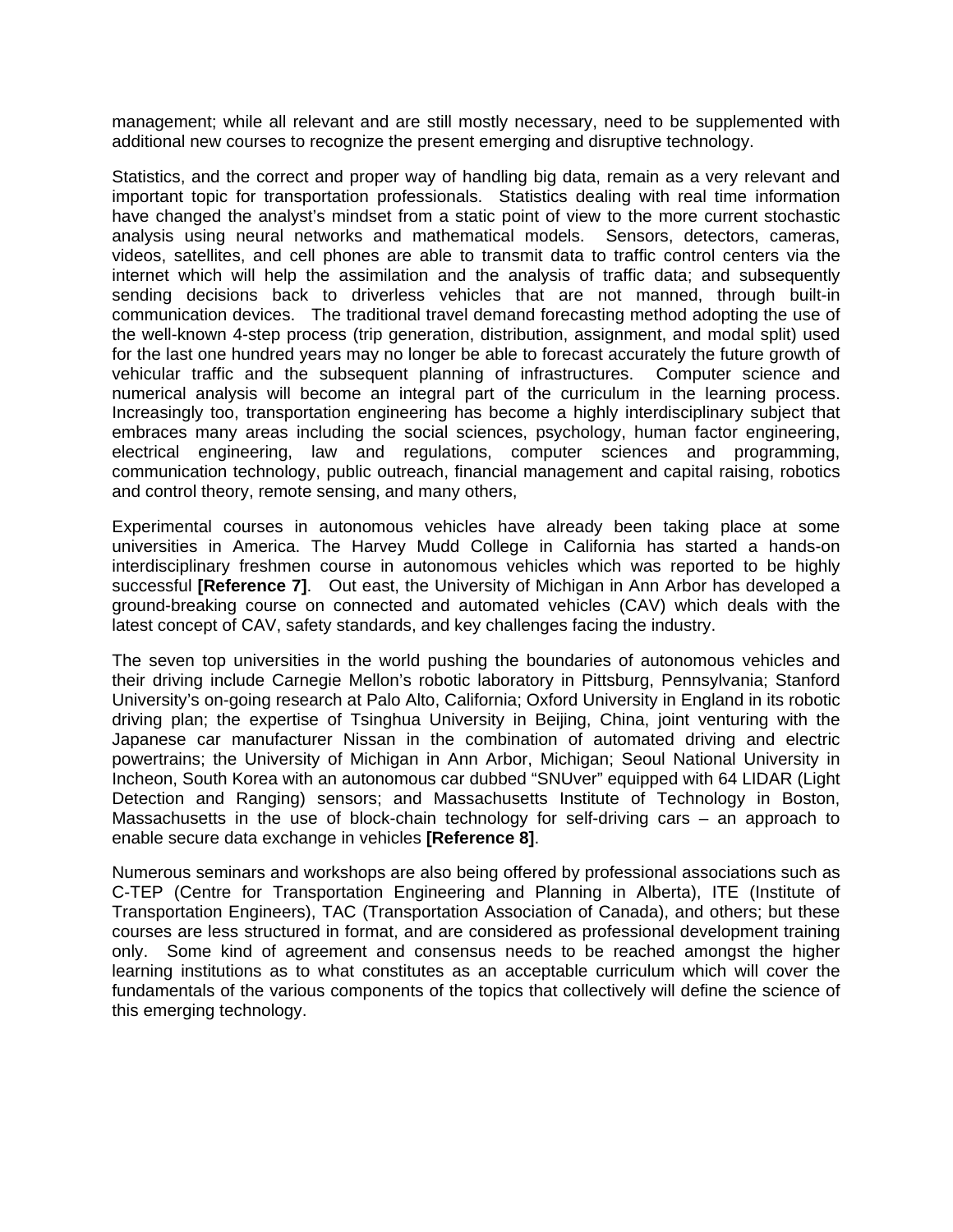### **6.0 Professional Associations**

The technology transforming conventional automobiles to autonomous vehicles is disruptive; and professional associations need to adapt to these changes to stay relevant. Organizations such as TAC and ITE are already formulating strategies that will allow them to handle some of the uncertainties facing the industry in the years ahead. It will however be recognized that the transition to, and the adoption of, autonomous vehicles will not happen overnight. Public acceptance and vehicle fleet turn-over will take some time. Connected vehicle technology is already being deployed on a small scale at the moment, and the related apps and systems that are built from these platforms are already evolving; but again the final stage will take several years to finish. While there is no need to panic now, we need to plan and design our future with flexibility and to constantly monitor the environment for any risk which may come from the evolving technology, and be proactively rather than reactive in this area. These organizations have to take a leadership role in all major discussions affecting these disruptive technologic changes. Because of their membership numbers, with their members' qualifications and expertise, they are perfectly placed to help bring forward the technological advances. The ultimate decision makers still lies with government but the organizations have the power to inform and to shape the decisions that will be made.

### **7.0 Deployment of Automated and Connected Vehicles and their Implementation Timeline**

There is currently no timeframe and there are no deadlines set for the initial launching and final universal acceptance of the new technology. With regards to the actual implementation timeframe, no-one has a crystal ball to see into the future, other than to just make an intelligent guess as to when this will be coming around.

In general while the "hard" part of the new technology is, or will be, ready soon, it may take society a longer time to accept autonomous vehicles as an integral part of people's everyday life.

Without committing to either an optimistic or a pessimistic view, this paper has examined some of the critical factors affecting the industry and society's readiness as follows:

What is now or will soon be ready:

- 2016 (now) many new vehicles have some level 1 automation feature (cruise control, obstruction warning, parallel parking)
- Tesla now offers level 2 features (automated lane guidance, accident avoidance, driver fatigue detection)
- Electric vehicles and the method of battery charging
- Google level 3 test vehicles (under restricted conditions e.g. fair weather, mapped routes)
- Autonomous vehicles becoming legal by 2025
- AV may be first deployed in taxis and in truck fleets
- Low speed level 5 autonomous vehicles may be available in five years (?)
- Communication devices are ready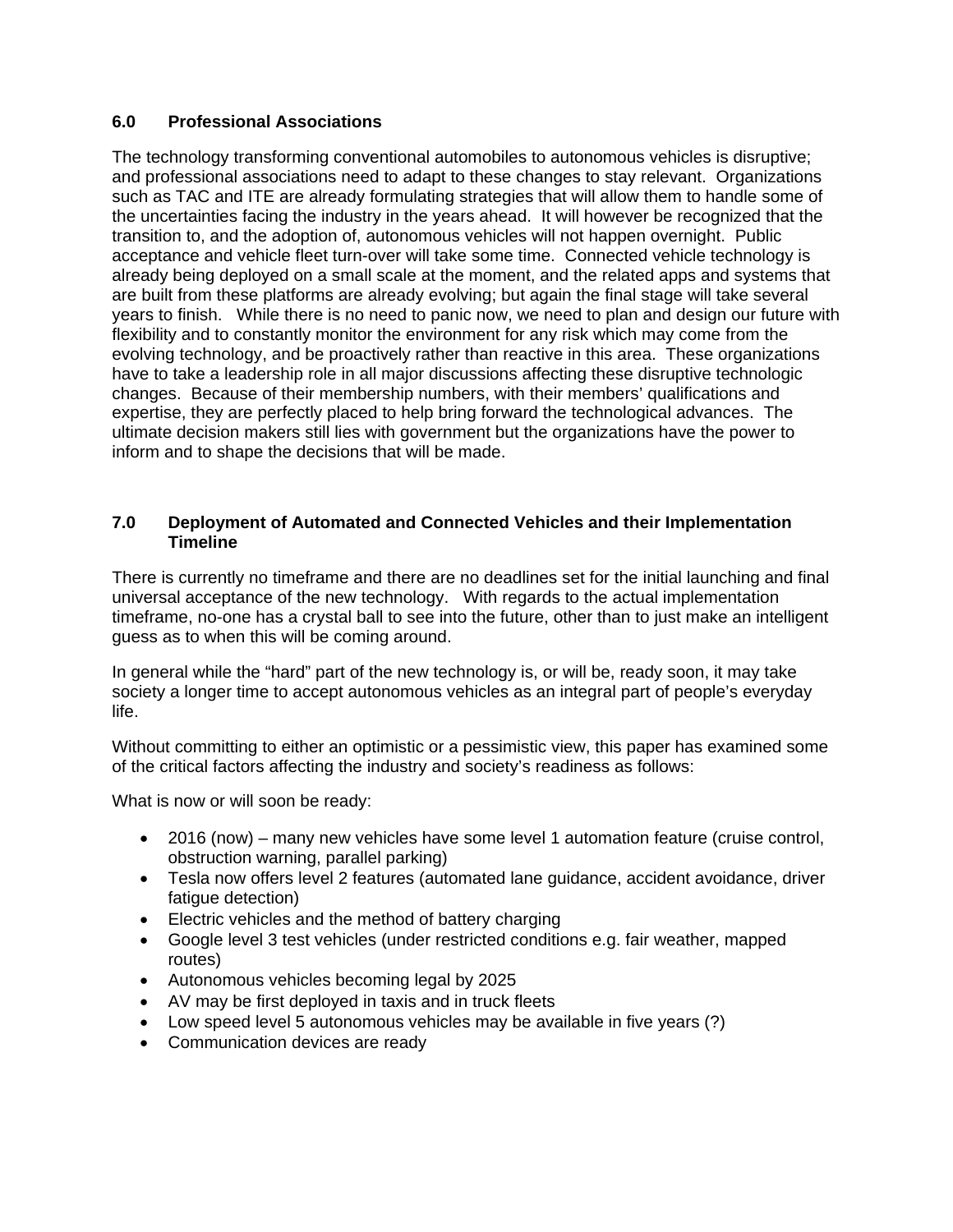What may not be ready for a while:

- No level 4 automation vehicles are predicted within a few years
- No current technology can operate safely in inclement weather such as heavy rain or snow
- AV that will transport people between cities is likely going to happen in 20 to 30 years' time; and within a city 10 to 15 years' time
- Higher cost of purchase, maintenance, and subscription fees for navigation and mapping services (unaffordable for the average middle class family) will persist at least into the 2030's
- Privacy (e.g. informed consent, enforcement) and safety issues not resolved
- Available with large price premium (2020s) to everybody wants it (2060)
- Consumer acceptance (or resistance)
- Well defined policy and law enactment by government are non-existent
- Need to plan for mixed traffic (not ready until 2040-60s)
- Narrower lanes and interactive traffic controls (2050-70s)
- Employment, loss and make up of jobs
- Education, university curriculum, evolving but slowly
- Insurance industry, underwriting, pricing, sales distribution, and claims management, accident liability
- Legal matters, division of responsibility, multiple jurisdictional liability, law of tort

### **8.0 Conclusions and Recommendations**

Emerging technologies in surface transportation involving the changeover to the large scale use of autonomous, connected and electric vehicles appear to be the way of the future. Autonomous vehicles, while having a lot of apparent advantages, including safety, environmental, human and social, and economic benefits, also have the potential for tremendous disruptive societal impact, and substantial economic and administrative barriers remain before society can see their widespread adoption. Given the uncertainties, the many unresolved issues, and the risks involved, skeptics argue that autonomous vehicles may take up to 2050 and beyond before they are fully implementable. While we need not be in a panicky situation now , transportation engineers and planners, government bodies and highway authorities, universities, professional associations, and commercial enterprises, must not stay complacent, or just sit back and wait for happenings, or wait until drastic actions are needed, at which time reacting to realties may come a little too late. On the positive side we must all work closely together to ensure that this exciting new technology will be able to take off from the ground with a seamless transition. Safety is always a number one concern, and should not be compromised for reasons of convenience, efficiency, mobility, novelty, energy cost savings, and a myriad of other economic benefits. As transportation professionals, we are uniquely placed to help to bring about this transformative technology enabling a new set of travel options, new business and career opportunities, and new degrees of personal and delivery mobility freedom. We must equip ourselves with skillsets required of this new technology, and be ready and able to take on its many challenges in a meaningful manner. Much has been done by many to advance the science of the future in this area. A lot more, in terms of research and development, needs to be done before society and the world is able to embrace and enjoy the fruitful outcome of the upcoming exciting travel era.